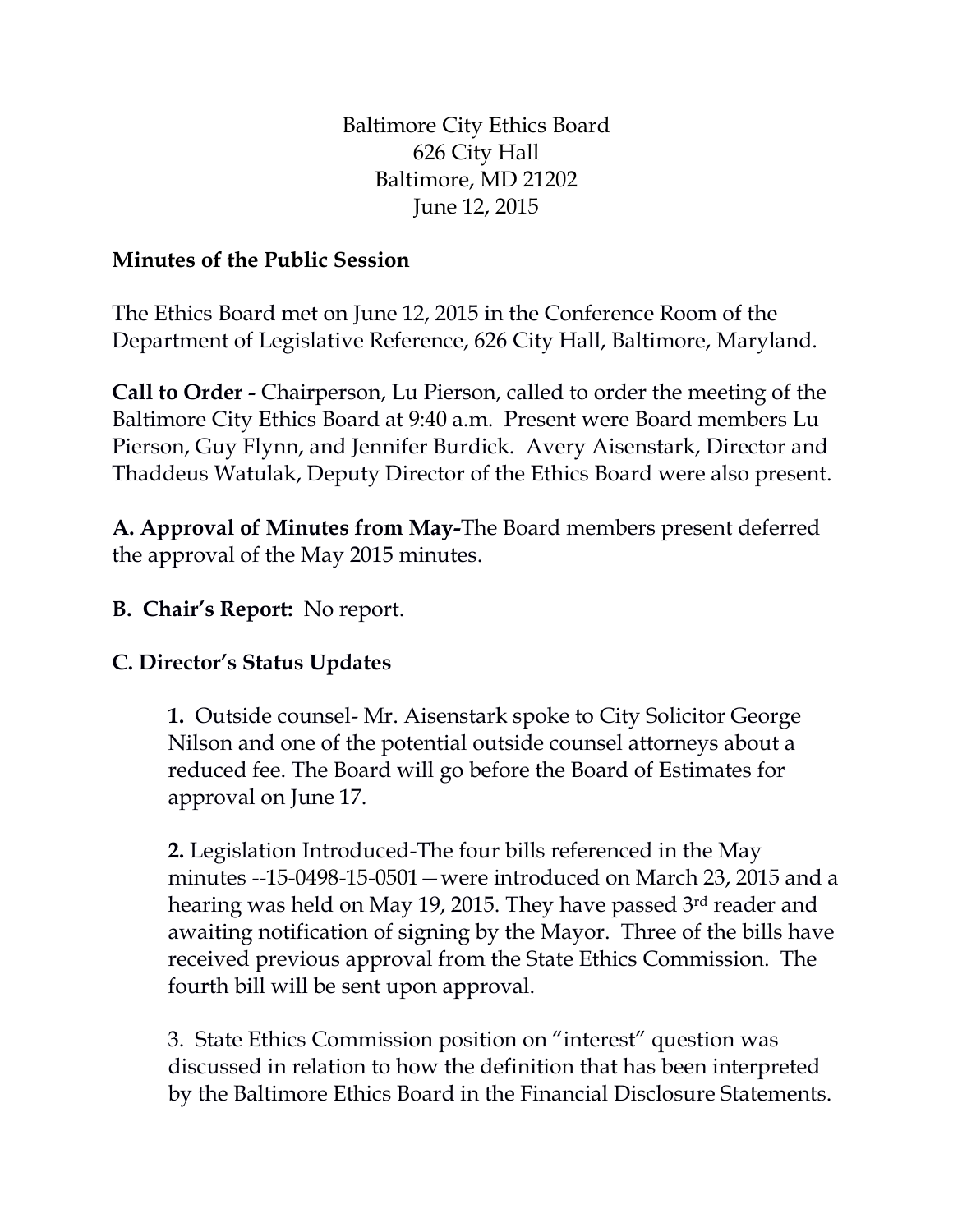It was moved by Jennifer Burdick that we amend the Financial Disclosure Form by changing the term "interest" to "financial interest" to be consistent with the current practice. There was a decision to defer action on the motion.

## **D. 2015 Financial Disclosure Season**

1. The Health Department Coordinator notified employees that they had until June 26 instead of April 30. This was an inadvertent error. Ms. Pierson moved that we waive the late fee of the Health Department employees who filed their Financial Disclosure Forms late because of the error in date provided by the coordinator, that we will not request the Health Department to pay the late fees, and that employees will have until the date they were provided to complete the filing. Motion passed 3-0.

2. Numbers of filers-As of this date, 2020 financial disclosures have been electronically filed. 36 paper filings have been received. If the numbers hold up 99% of the forms will have been filed on-line. The Board will issue a press release next month regarding the number of on-line filings.

E. Procure Regulations Authorized by CB 15-0500 – There was a discussion on whether and how this will be enforced and regulated. There was a motion to direct staff to meet with the Inspector General's office and the Finance Department to formulate regulations to deal with this requirement. Motion passed 3-0.

## F. **Solicitation Requests**

1. Back to School Rally-The Board approved this request for one year by a vote of 3-0.

2. Top Neighborhood Dads -The Board approved this request by a vote of 3-0.

**G. Potential Complaint-** the Board voted to go into closed session 11:05 a.m. to discuss a potential complaint.

**H.** The next Board meeting will be July 17 at 9:30 a.m.